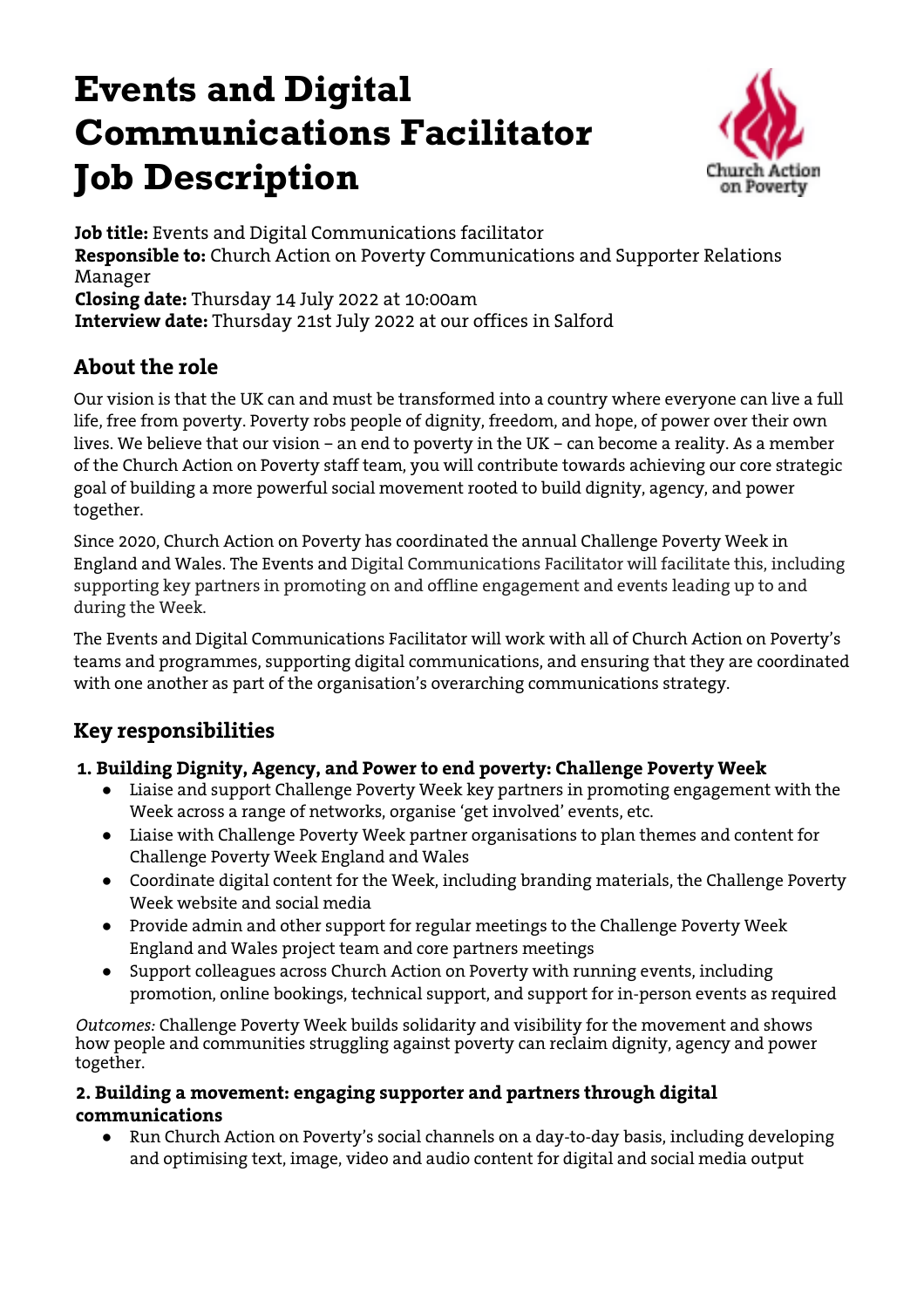- Gather copy and graphics from colleagues, and post blogs regularly to Church Action on Poverty's website
- Create webpages for digital activism and fundraising campaigns using the Engaging Networks platform
- Add/update pages on website as required and ensure they are optimised for search engines
- Draft and send email bulletins to Church Action on Poverty's networks, including campaigners, donors and partners
- Create, monitor and update advertising campaigns as required, using Facebook Ads Manager and Google AdWords

*Outcomes:* A growing number of people engage actively online with the activities, campaigns and programmes run by Church Action on Poverty and its partners

#### **3. Building our capacity to grow the movement: quality control and monitoring impact**

- Provide quality control support e.g. proof-reading, editing, enforcing brand guidelines and visual identity
- Follow guidelines to ensure all communications effectively support Church Action on Poverty's values and strategy
- Work with the Communications and Supporter Relations Manager to coordinate communications from different programmes as part of our overarching communications strategy
- Follow guidelines to ensure that all communications foreground the voices of people with lived experience of poverty, in a way that upholds their dignity, agency and power
- Work with the Communications and Supporter Relations Manager to identify and monitor online conversion and engagement goals using Google Analytics and social metrics

*Outcomes:* All of Church Action on Poverty's communications and events effectively support the organisation's values and strategic goals

## **Accountability and relationships**

The Events and Digital Communications Facilitator will be accountable to the Church Action on Poverty Communications and Supporter Relations Manager. They will also have a close working relationship with other staff across all Church Action on Poverty's programmes, and this will entail regular team meetings. They will be expected to attend regular staff meetings and supervision sessions.

## **Other details**

**Duration:** Permanent contract, with six-month probationary period.

**Hours:** 35 hours per week including some 'unsocial' hours, evening and weekend working and overnight travelling for which Time Off in Lieu is provided.

**Salary:** Church Action on Poverty Salary Band C (SCP 14–22 on the local authority APT&C scale, currently £23,484 – £27,514), dependent on previous pay and experience, paid monthly on the 14th day of each month.

**Pension:** Church Action on Poverty will make a contribution of up to 10% of salary to the NEST pension scheme, on the basis that the employee contributes not less than 5%.

**Holidays:** 25 days' annual leave pro rata (30 after five years' service) plus statutory holidays. **Location:** Based in Salford, Greater Manchester with hybrid home working options.